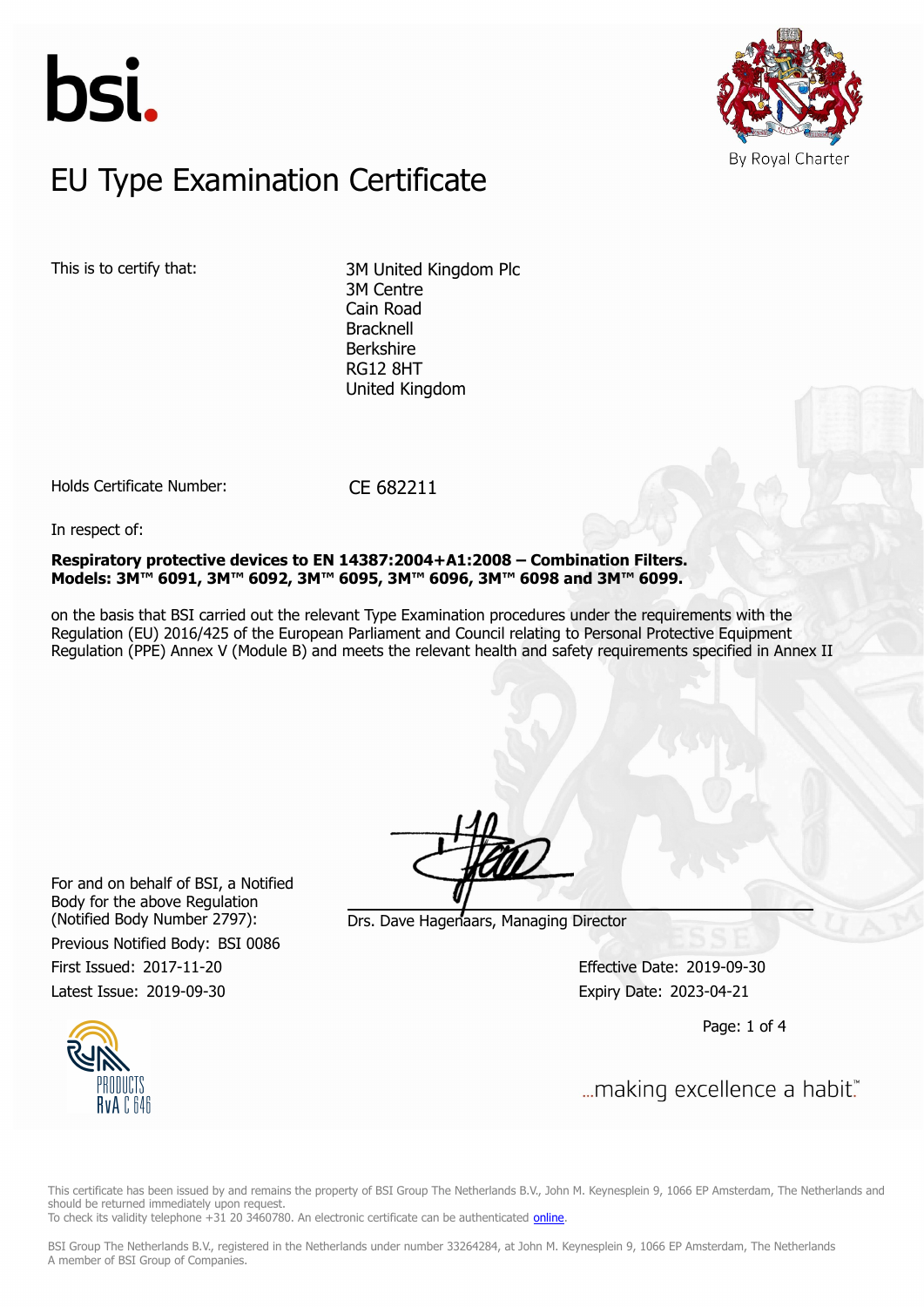## EU Type Examination Certificate

No. CE 682211

### **Product Details**

| <b>Product range:</b>           | 3M™ 6000 Series Combination Filters                                                                                                                                                                                                                      |                                |                                  |  |  |
|---------------------------------|----------------------------------------------------------------------------------------------------------------------------------------------------------------------------------------------------------------------------------------------------------|--------------------------------|----------------------------------|--|--|
| <b>Product type:</b>            | Gas filter(s) and combined filter(s)                                                                                                                                                                                                                     |                                |                                  |  |  |
| <b>Product name</b>             | <b>Combination Filter</b>                                                                                                                                                                                                                                |                                |                                  |  |  |
| <b>Models:</b>                  | 3M™ 6091 (standard industrial product)<br>3M™ 6092 (standard industrial product)<br>3M™ 6095 (standard industrial product)<br>3M™ 6096 (standard industrial product)<br>3M™ 6098 (standard industrial product)<br>3M™ 6099 (standard industrial product) |                                |                                  |  |  |
| <b>Technical Specification:</b> | Harmonized European Standard EN 14387:2004+A1:2008.                                                                                                                                                                                                      |                                |                                  |  |  |
| <b>Classifications:</b>         | All models are designed for use in a twin filter configuration.                                                                                                                                                                                          |                                |                                  |  |  |
|                                 | <b>Model</b>                                                                                                                                                                                                                                             | <b>EN 14387 classification</b> | <b>Additional Classification</b> |  |  |
|                                 | 3M 6091                                                                                                                                                                                                                                                  | A1P3 R                         | None                             |  |  |
|                                 | 3M 6092                                                                                                                                                                                                                                                  | A1B1E1K1P3 R                   | Formaldehyde                     |  |  |
|                                 | 3M 6095                                                                                                                                                                                                                                                  | A2P3 $R$                       | <b>None</b>                      |  |  |
|                                 | 3M 6096                                                                                                                                                                                                                                                  | A1E1HgP3 R                     | None                             |  |  |
|                                 | 3M 6098                                                                                                                                                                                                                                                  | AXP3 NR                        | <b>None</b>                      |  |  |
|                                 | 3M 6099                                                                                                                                                                                                                                                  | A2B2E2K2HqP3 R                 | Formaldehyde                     |  |  |

#### **Product Assessment**

The product assessments were based on BS EN 14387:2004+A1:2008, the English language version of EN 14387:2004+A1:2008, respiratory protective devices – gas filter(s) and combined filter(s), both documents incorporating Corrigendum December 2004.

Latest Issue: 2019-09-30 **Expiry Date: 2023-04-21** 

First Issued: 2017-11-20 Effective Date: 2019-09-30

Page: 2 of 4

This certificate has been issued by and remains the property of BSI Group The Netherlands B.V., John M. Keynesplein 9, 1066 EP Amsterdam, The Netherlands and should be returned immediately upon request.

To check its validity telephone +31 20 3460780. An electronic certificate can be authenticated *online*.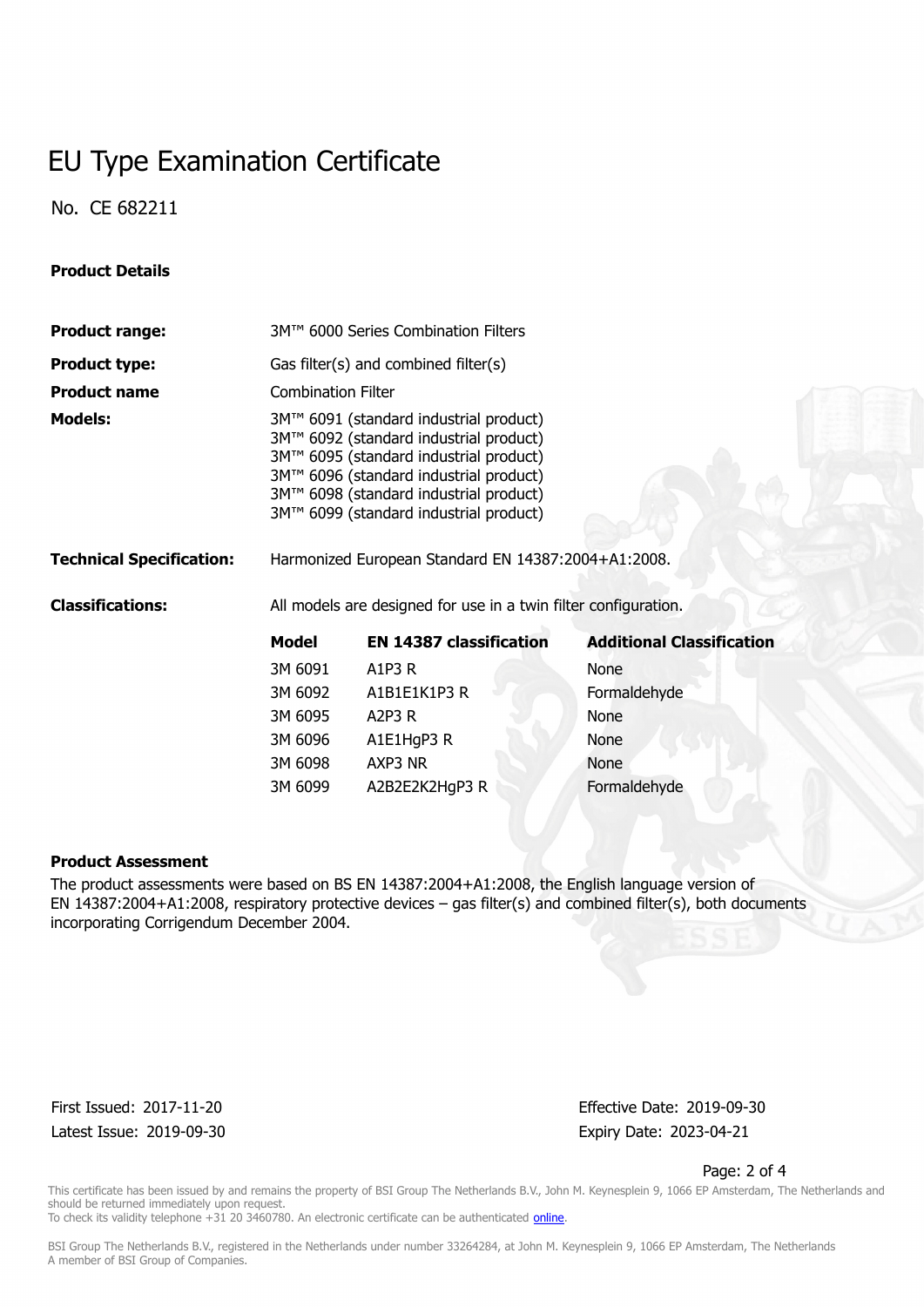# EU Type Examination Certificate

No. CE 682211

### **Product Description**

The Gas and Particulate Filters (Combination Filters) are designed to protect against specific gas and vapour classifications and particulates when used in conjunction with the independently CE Certified 3M Half Masks or Full Face Masks listed below. The Filters are classified as 'Re-usable' (R) with the exception of the 3M 6098 which is classified as 'Single Shift Use Only' (NR).

| <b>Filter</b> | <b>Half Masks</b>                   | <b>Full Face Masks</b>  |
|---------------|-------------------------------------|-------------------------|
| 3M 6091       | 3M 6000, 6500, 7000 and 7500 series | 3M 6000 and 7000 series |
| 3M 6092       | 3M 6000, 6500, 7000 and 7500 series | 3M 6000 and 7000 series |
| 3M 6095       | 3M 6000, 6500, 7000 and 7500 series | 3M 6000 and 7000 series |
| 3M 6096       | 3M 6000, 6500, 7000 and 7500 series | 3M 6000 and 7000 series |
| 3M 6098       |                                     | 3M 6000 and 7000 series |
| 3M 6099       |                                     | 3M 6000 and 7000 series |

#### **Packaged variants**

In addition to the products referenced on this Certificate, the standard industrial products may also be sold as market specific packaged variants. Such variants will be differentiated and the Technical File will be updated with the appropriate information.

#### **Kits and packouts**

The products referenced on this Certificate may also be combined with other 3M products into a kit or packout. There will be no change to the products but the user information may vary. In such instances the Technical File will be updated with the appropriate information.

Latest Issue: 2019-09-30 **Expiry Date: 2023-04-21** 

First Issued: 2017-11-20 Effective Date: 2019-09-30

Page: 3 of 4

This certificate has been issued by and remains the property of BSI Group The Netherlands B.V., John M. Keynesplein 9, 1066 EP Amsterdam, The Netherlands and should be returned immediately upon request.

To check its validity telephone +31 20 3460780. An electronic certificate can be authenticated [online.](https://pgplus.bsigroup.com/CertificateValidation/CertificateValidator.aspx?CertificateNumber=CE+682211&ReIssueDate=30%2f09%2f2019&Template=uk)